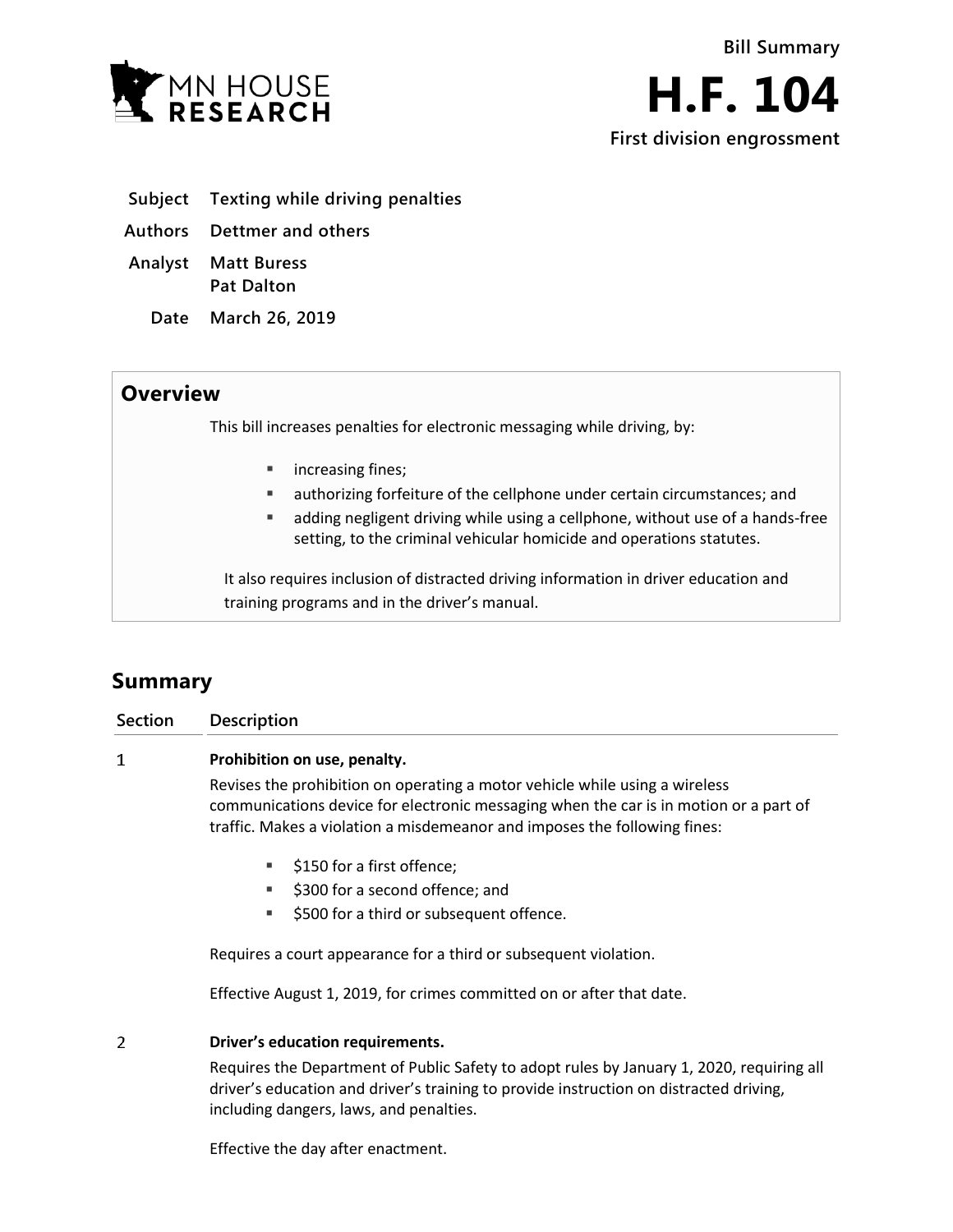## **Section Description**

#### 3 **Distracted driving.**

Requires the Department of Public Safety to include a section in the driver's manual on distracted driving, including dangers, laws, and penalties.

Effective January 1, 2020.

#### $\overline{4}$ **Criminal vehicular homicide.**

Adds driving in a negligent manner while operating a cell phone or similar device without using a hands-free setting to the definition of criminal vehicular homicide.

Effective August 1, 2019, for crimes committed on or after that date.

#### 5 **Great bodily harm.**

Adds driving in a negligent manner while operating a cell phone or similar device without using a hands-free setting to the definition of criminal vehicular operation causing great bodily harm.

Effective August 1, 2019, for crimes committed on or after that date.

#### 6 **Substantial bodily harm.**

Adds driving in a negligent manner while operating a cell phone or similar device without using a hands-free setting to the definition of criminal vehicular operation causing substantial bodily harm.

Effective August 1, 2019, for crimes committed on or after that date.

#### $\overline{7}$ **Bodily harm.**

Adds driving in a negligent manner while operating a cell phone or similar device without using a hands-free setting to the definition of criminal vehicular operation causing bodily harm.

Effective August 1, 2019, for crimes committed on or after that date.

#### 8 **Death to an unborn child.**

Adds driving in a negligent manner while operating a cell phone or similar device without using a hands-free setting to the definition of criminal vehicular operation resulting in death of an unborn child.

Effective August 1, 2019, for crimes committed on or after that date.